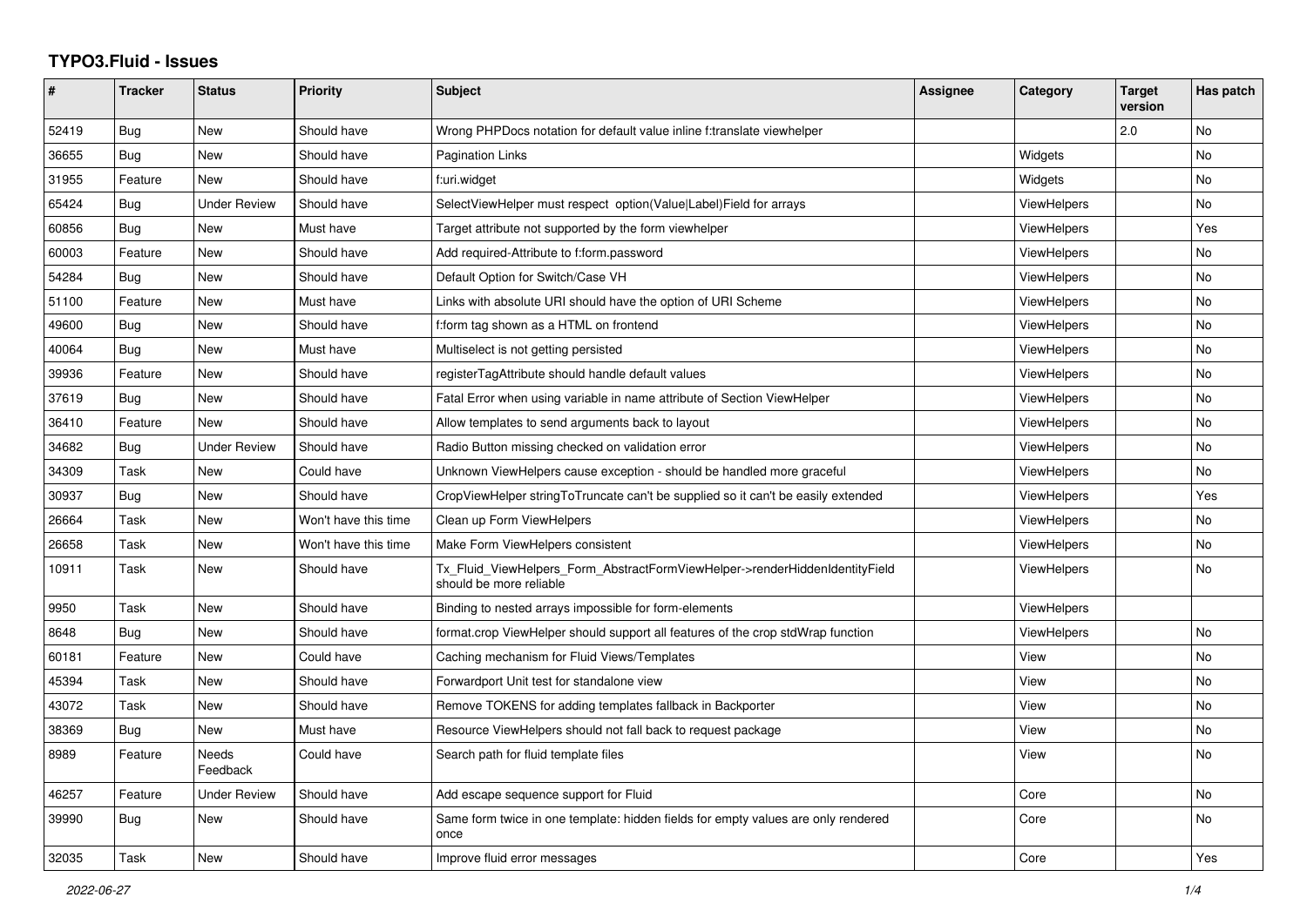| $\sharp$ | <b>Tracker</b> | <b>Status</b>       | <b>Priority</b> | Subject                                                                              | <b>Assignee</b> | Category | <b>Target</b><br>version | Has patch |
|----------|----------------|---------------------|-----------------|--------------------------------------------------------------------------------------|-----------------|----------|--------------------------|-----------|
| 30555    | Feature        | New                 | Could have      | Make TagBuilder more extensible                                                      |                 | Core     |                          | <b>No</b> |
| 27607    | Bug            | New                 | Must have       | Make Fluid comparisons work when first element is STRING, second is NULL.            |                 | Core     |                          | No        |
| 10472    | Feature        | New                 | Could have      | Fluid Standalone distribution                                                        |                 | Core     |                          | No        |
| 7608     | Feature        | New                 | Could have      | Configurable shorthand/object accessor delimiters                                    |                 | Core     |                          | Yes       |
| 4704     | Feature        | New                 | Should have     | Improve parsing exception messages                                                   |                 | Core     |                          |           |
| 3481     | Bug            | <b>New</b>          | Should have     | Use ViewHelperVariableContainer in PostParseFacet                                    |                 | Core     |                          | <b>No</b> |
| 1907     | Feature        | New                 | Could have      | Default values for view helpers based on context                                     |                 | Core     |                          |           |
| 60271    | Feature        | New                 | Should have     | Paginate viewhelper, should also support arrays                                      |                 |          |                          | No        |
| 58983    | Bug            | New                 | Should have     | format.date does not respect linebreaks and throws exception                         |                 |          |                          | No        |
| 58921    | Bug            | New                 | Should have     | f:form.* VHs crash if NOT inside f:form but followed by f:form                       |                 |          |                          | No        |
| 57885    | Bug            | New                 | Must have       | Inputs are cleared from a second form if the first form produced a vallidation error |                 |          |                          | No        |
| 56237    | Task           | New                 | Should have     | in-line (Condition) View Helpers should not evaluate on parsing                      |                 |          |                          | No        |
| 52591    | Bug            | <b>New</b>          | Should have     | The Pagination Widget broken for joined objects                                      |                 |          |                          | No        |
| 52536    | Bug            | <b>Under Review</b> | Should have     | Errorclass not set if no property-attribute set                                      |                 |          |                          |           |
| 51277    | Feature        | <b>New</b>          | Should have     | ViewHelper context should be aware of actual file occurrence                         |                 |          |                          | No        |
| 50888    | Bug            | <b>Under Review</b> | Should have     | WSOD by changing name of section and if Fluid caches are generated                   |                 |          |                          | No        |
| 49756    | Feature        | <b>Under Review</b> | Should have     | Select values by array key in checkbox viewhelper                                    |                 |          |                          | No        |
| 49038    | Bug            | New                 | Must have       | form.select does not select the first item if prependOptionValue is used             |                 |          |                          | No        |
| 48355    | Feature        | <b>New</b>          | Could have      | Assign output of viewhelper to template variable for further processing.             |                 |          |                          |           |
| 47669    | Task           | New                 | Should have     | FormViewHelper does not define the default request method                            |                 |          |                          | No        |
| 47006    | Bug            | <b>Under Review</b> | Should have     | widget identifier are not unique                                                     |                 |          |                          | No        |
| 46545    | Feature        | New                 | Should have     | Better support for arrays in options of SelectViewHelper                             |                 |          |                          | No        |
| 46091    | Task           | Needs<br>Feedback   | Should have     | Show source file name and position on exceptions during parsing                      |                 |          |                          | No        |
| 45345    | Feature        | Needs<br>Feedback   | Should have     | Easy to use comments for fluid that won't show in output                             |                 |          |                          |           |
| 45153    | Feature        | New                 | Should have     | f:be.menus.actionMenuItem - Detection of the current select option is insufficient   |                 |          |                          | No        |
| 43071    | Task           | New                 | Should have     | Remove TOKENS for adding fallback teplates in B                                      |                 |          |                          | No        |
| 42743    | Task           | New                 | Should have     | Remove inline style for hidden form fields                                           |                 |          |                          | No        |
| 42397    | Feature        | New                 | Should have     | Missing viewhelper for general links                                                 |                 |          |                          | No        |
| 40081    | Feature        | New                 | Should have     | Allow assigned variables as keys in arrays                                           |                 |          |                          | No        |
| 38130    | Feature        | New                 | Should have     | Checkboxes and multiple select fields should have an assignable default value        |                 |          |                          | No        |
| 36559    | Feature        | New                 | Could have      | New widget progress bar                                                              |                 |          |                          | Yes       |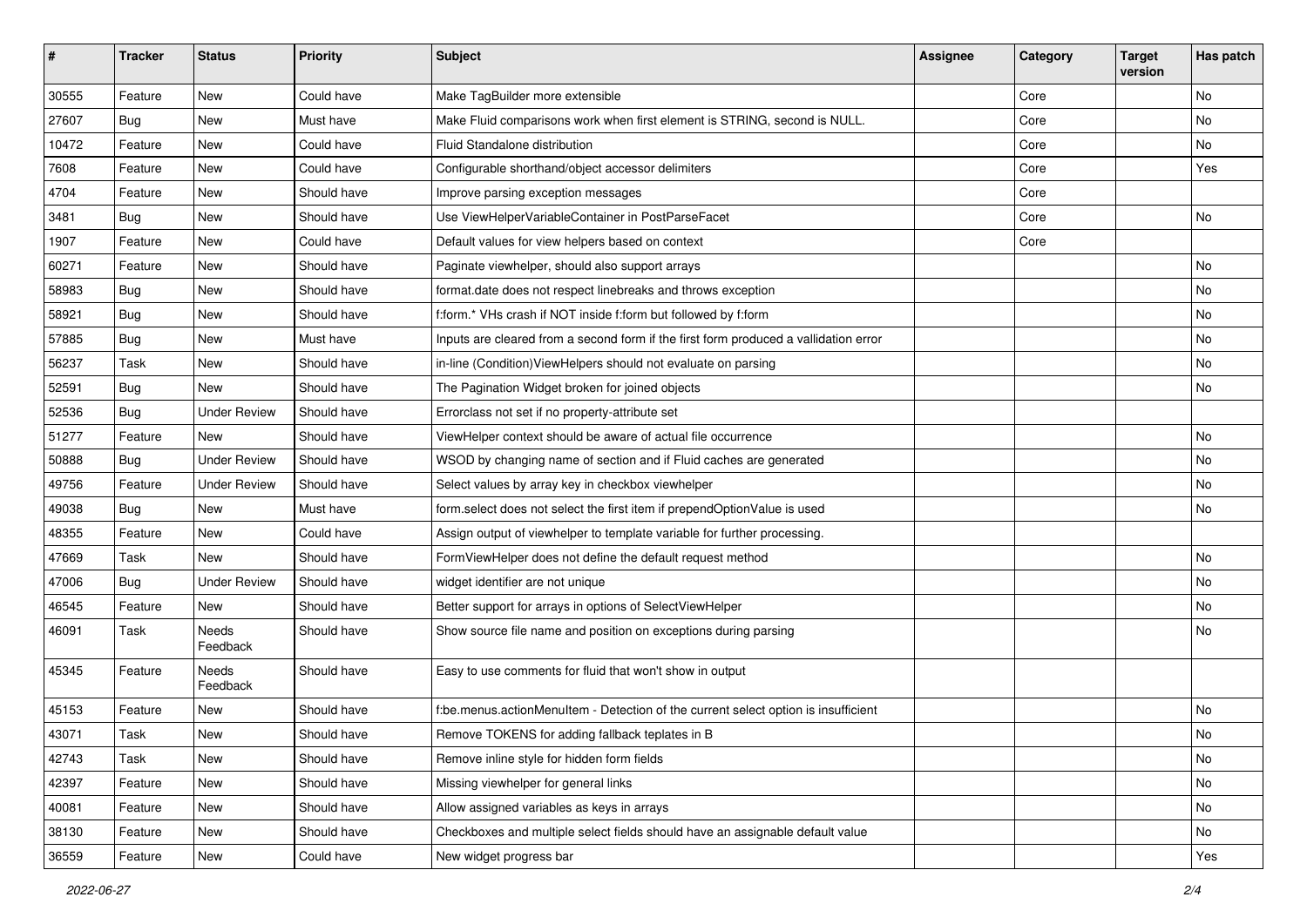| $\pmb{\#}$ | <b>Tracker</b> | <b>Status</b>       | <b>Priority</b> | <b>Subject</b>                                                                                              | <b>Assignee</b>       | Category    | <b>Target</b><br>version | Has patch |
|------------|----------------|---------------------|-----------------|-------------------------------------------------------------------------------------------------------------|-----------------------|-------------|--------------------------|-----------|
| 33215      | Feature        | <b>New</b>          | Should have     | RFC: Dynamic values in ObjectAccess paths                                                                   |                       |             |                          | <b>No</b> |
| 28554      | Bug            | New                 | Should have     | (v4) implement feature flag to disable caching                                                              |                       |             |                          | No        |
| 28553      | Bug            | New                 | Should have     | improve XHProf test setup                                                                                   |                       |             |                          | No        |
| 28552      | Bug            | New                 | Should have     | (v5) write ViewHelper test for compiled run; adjust functional test to do two passes<br>(uncached & cached) |                       |             |                          | No        |
| 28550      | Bug            | New                 | Should have     | (v4) make widgets cacheable, i.e. not implement childnodeaccess interface                                   |                       |             |                          | No        |
| 28549      | Bug            | New                 | Should have     | make widgets cacheable, i.e. not implement childnodeaccess interface                                        |                       |             |                          | No        |
| 13045      | Bug            | New                 | Should have     | Entity decode of strings are different between if-conditions and output of variable                         |                       |             |                          |           |
| 9514       | Feature        | <b>New</b>          | Should have     | Support explicit Array Arguments for ViewHelpers                                                            |                       |             |                          |           |
| 5636       | Task           | <b>Under Review</b> | Must have       | Form RadioViewHelper and CheckBoxViewHelper miss check for existing object<br>before it is accessed.        |                       |             |                          | No        |
| 3291       | Feature        | Needs<br>Feedback   | Should have     | Cacheable viewhelpers                                                                                       |                       |             |                          | No        |
| 45384      | Bug            | <b>New</b>          | Must have       | Persisted entity object in widget-configuration cannot be deserialized (after reload)                       |                       | Widgets     | 2.0.1                    | <b>No</b> |
| 46289      | Bug            | Needs<br>Feedback   | Should have     | Enable Escaping Interceptor in XML request format                                                           |                       | View        | 2.0.1                    | <b>No</b> |
| 44234      | Bug            | <b>Under Review</b> | Should have     | selectViewHelper's sorting does not respect locale collation                                                |                       | ViewHelpers | 2.1                      | <b>No</b> |
| 62346      | Feature        | <b>New</b>          | Could have      | f:comment should have high precende                                                                         |                       | Core        | 3.x                      | <b>No</b> |
| 54195      | Task           | New                 | Should have     | Rename and move FormViewHelper's errorClass value, currently 'f3-form-error'                                | Adrian Föder          | ViewHelpers |                          | No        |
| 51239      | Bug            | <b>Under Review</b> | Must have       | AbstractViewHelper use incorrect method signature for "\$this->systemLogger->log()"                         | Adrian Föder          | Core        |                          | Yes       |
| 53806      | Bug            | <b>Under Review</b> | Should have     | Paginate widget maximumNumberOfLinks rendering wrong number of links                                        | Bastian<br>Waidelich  | Widgets     |                          | No        |
| 59057      | Bug            | <b>Under Review</b> | Must have       | Hidden empty value fields shoud be disabled when related field is disabled                                  | Bastian<br>Waidelich  | ViewHelpers |                          | <b>No</b> |
| 58862      | Bug            | Needs<br>Feedback   | Should have     | FormViewHelper doesn't accept NULL as value for \$arguments                                                 | Bastian<br>Waidelich  | ViewHelpers |                          | Yes       |
| 33628      | Bug            | Needs<br>Feedback   | Must have       | Multicheckboxes (multiselect) for Collections don't work                                                    | Christian Müller      | ViewHelpers |                          | No        |
| 3725       | Feature        | New                 | Could have      | <b>CSS Engine</b>                                                                                           | Christian Müller      | ViewHelpers |                          | No        |
| 55008      | Bug            | <b>Under Review</b> | Should have     | Interceptors should be used in Partials                                                                     | Christian Müller      |             |                          | No        |
| 37095      | Feature        | New                 | Should have     | It should be possible to set a different template on a Fluid TemplateView inside an<br>action               | Christopher<br>Hlubek |             |                          | No        |
| 8491       | Task           | Needs<br>Feedback   | Should have     | link.action and uri.action differ in absolute argument                                                      | Karsten<br>Dambekalns | ViewHelpers |                          | No        |
| 43346      | Feature        | <b>Under Review</b> | Should have     | Allow property mapping configuration via template                                                           | Karsten<br>Dambekalns | ViewHelpers | 2.1                      | No        |